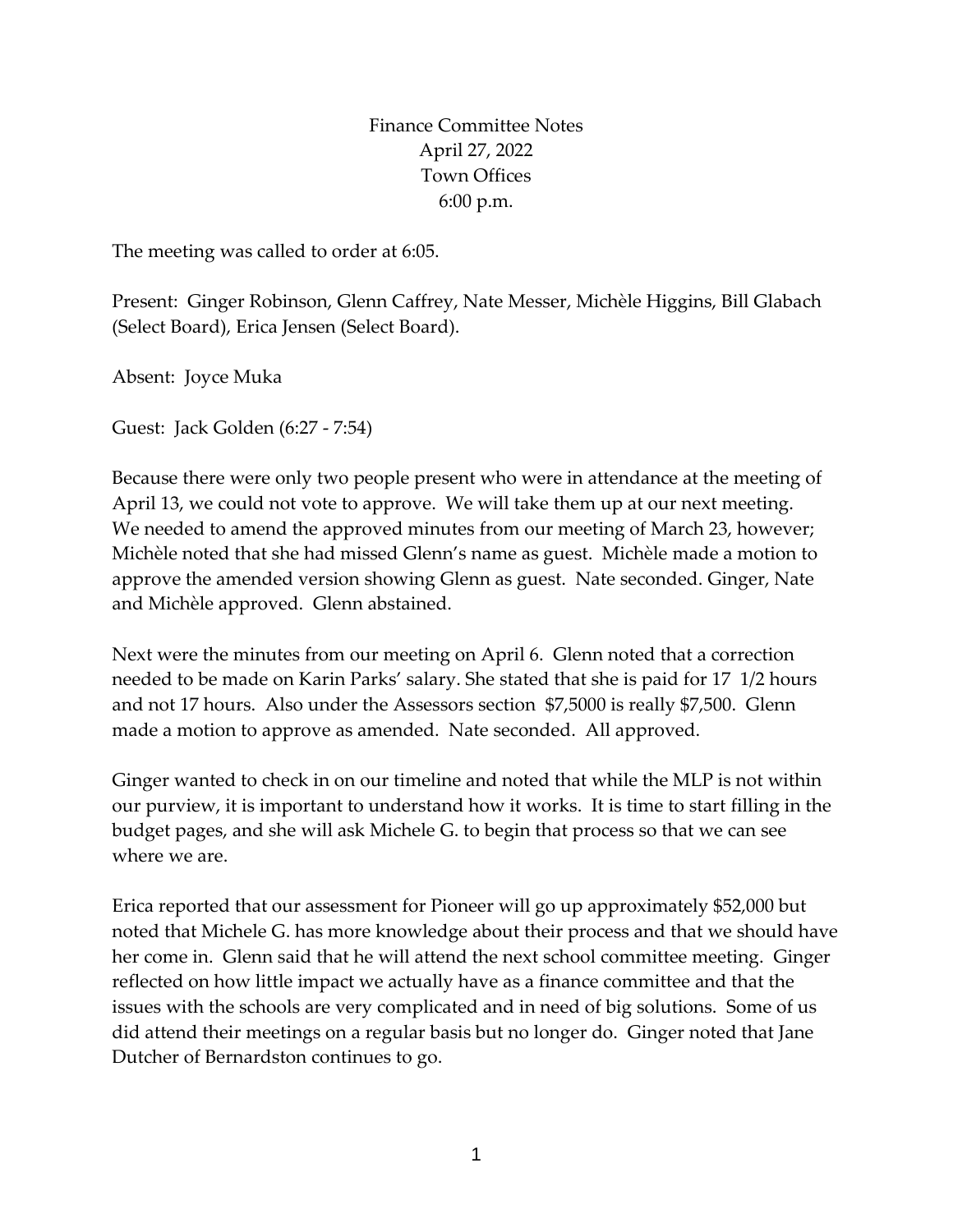The rest of the meeting centered on a wide-ranging and confused discussion of the MLP, Enterprise Fund and Broadband with Jack. Susan and Angelica both emailed to say that they couldn't attend. Susan is on vacation; Angelica has a prior commitment. Each has a different version of how an MLP and Enterprise Fund work. This is a very frustrating process .

There is a new finance agreement/loan payment due before the end of June. We do not know in what account the \$63,000 from Town Meeting last year is but think it is in the General Fund. We believe that we can use ARPA money to pay down the debt and think that we can transfer it to the Enterprise Fund. There was discussion of paying it after Town Meeting and will have to ask Susan who has told Erica that whereas the interest rate last year was .45%, it is now .5%.

We wondered if the Enterprise Fund itself can service the debt. There was a lengthy discussion of what is the Broadband account? What is the Enterprise Fund? What money can go where? We owed \$160,000 to Westfield Gas & Electric and whether it can be paid in part from the \$143,000 in the fund. Jack stressed that this is a fundamental issue and that Susan and Angelica must be in the same room at the same time to get the same answer. That there are conflicting answers from them is frustrating.

As for the retained earnings in the Enterprise Fund, can they be applied to the loan after all expenses are paid and been certified? Should there be a line item for debt repayment? Does the Enterprise Fund pay expenses without a warrant?

Jack thinks that when the MLP begins to show a profit, users can experience lower subscription fees.

The Broadband account is down to zero. Can/Should we keep the \$63,000 in the budget? We seem to feel that we should keep this in the budget. It has been there for several years. Can we attach a loan to the Enterprise Fund and pay back loan from fees? Should the EF show a loss? Should it show a profit? Jack would like to see balance, and we agree. Erica wonders if the EF should be attached to the budget. We say that it is separate. Jack notes that the DLS has indicated that it does not like the idea of "Enterprise Funds" in general.

Erica notes that Leyden will be receiving approximately \$48,000 in ARPA funds which she believes can be used to pay for the construction of the redundant backhaul. Jack added that the five towns which are working together on the backhaul (Charlemont, Heath, Rowe, Colrain and Leyden) have applied for a Community Compact Grant which would help if approved though the amount is unknown.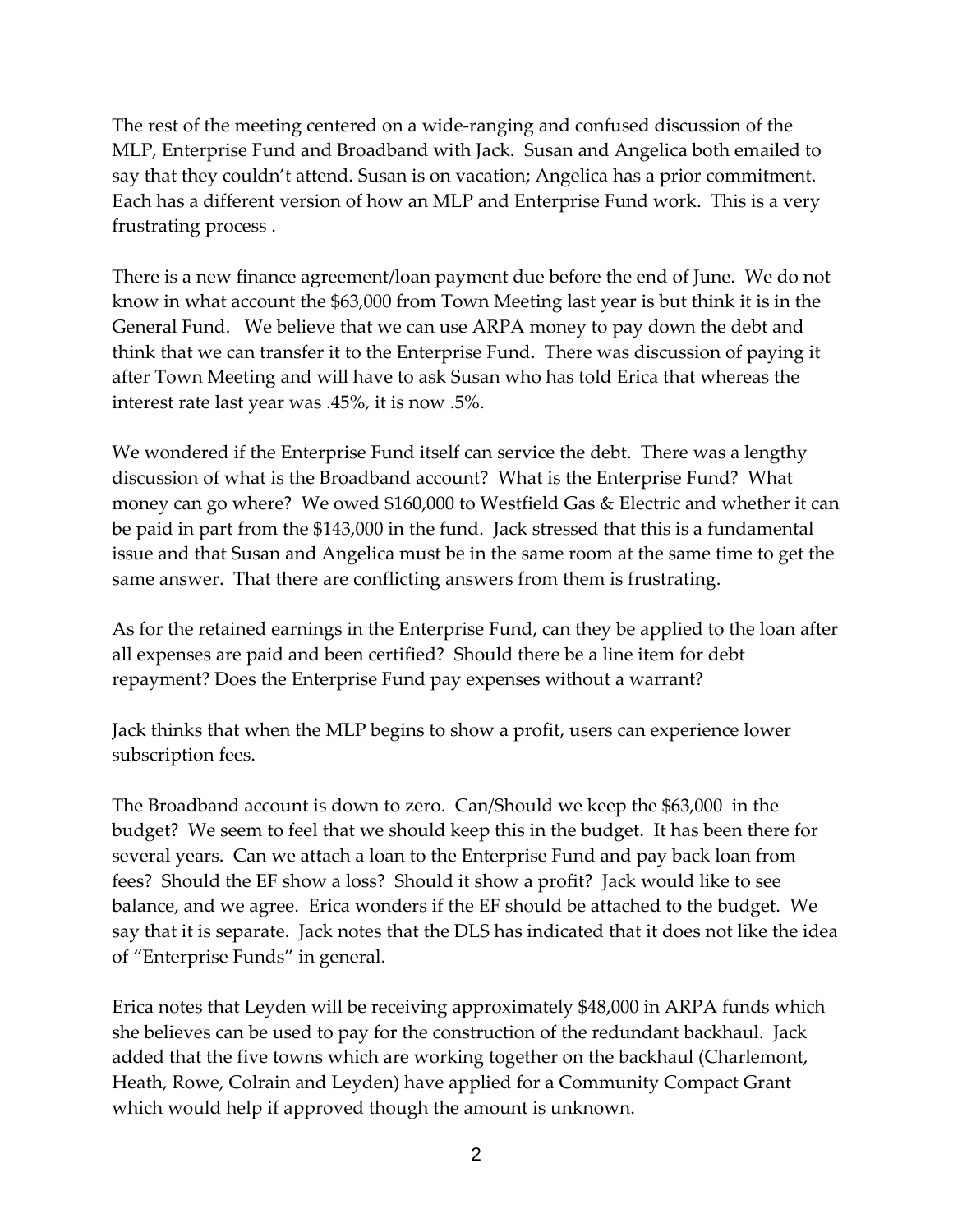Jack would like to build free cash. This statement brought about a discussion of what does "retained earnings" mean? Are they a kind of stabilization fund? Can the term "stabilization fund" be used for an MLP, or does it pertain only to the Town budget? One way that this fund, by whatever name it might be known, could be increased is through the maintenance fund which includes repairs to the poles and lines. There are 34 miles of lines in Leyden at \$1,200 per mile. While it is unlikely that they would all need to be repaired within the same year, it is prudent to budget for such an occurrence. The number could be reduced to 21 miles and could help to balance the budget.

The total budget is \$312,640; \$48,000 is for construction. Indirect fees such as plowing and retirement are not included. The word "construction" could be changed to "capital" if it matters. Jack noted that there is no contingency amount in this budget. Erica noted that there could be federal money coming in the fall/winter for the coming fiscal year called CAF2 which would probably be in the amount of \$20,000 per year for twenty years. These funds would go to the Town and not the MLP, but we wondered if we could use this to pay down the debt and if they must be used for broadband. It might be tied to benchmarks such as the speed of connection. Ginger would like to separate construction from the budget and would like clarification on this point. It appears that if construction is taken out, there would be a surplus of \$48,000. Erica noted that a capital expense would not come out of the operations budget. Once again, we noted that we need input from both Susan and Angelica.

Nate found his notes from last year and commented that our discussion of this year is nearly identical to the discussion we had last year. The confusion and questions are the same!

A surplus is needed over time and should not go towards the debt. A replacement Hut will be necessary, but Retained Earnings need to sit. They should not go towards paying down the debt. Do "Retained Earnings" = savings? Is it possible to have stabilization in the Enterprise Fund?" Another question for Angelica and Susan is if CAF money can be used to pay down the debt? Jack noted that Westfield Gas & Electric has people who would know the answer to some of these questions. For instance, can we use money now to pay down the debt? What is the minimum payment? The ideal would be if that \$63,000 could be used for this purpose. Ginger wondered if the loan can be tied to the Enterprise Fund. Can we combine the \$48,000 with the \$25,000 in the Reserve Fund of the budget and call it "Capital overlay?" The MLP could determine what an appropriate expense is.